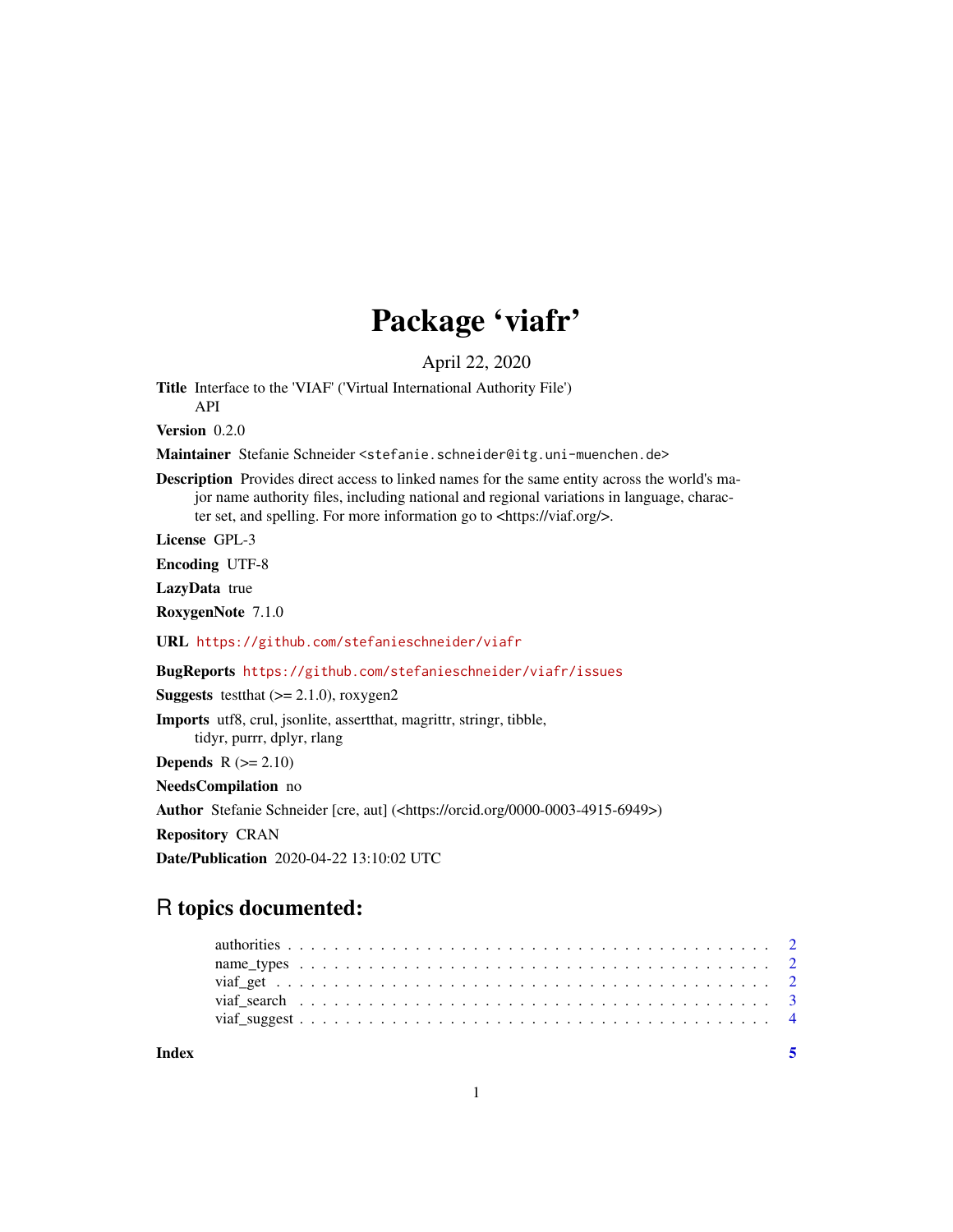<span id="page-1-0"></span>

#### Description

A dataset containing the names and schemes of 55 organizations and libraries that participate in the VIAF.

#### Usage

data(authorities)

#### Format

A tibble with 55 rows and 2 variables.

name\_types *VIAF Name Types*

#### Description

A dataset containing the 5 possible name types in the VIAF.

#### Usage

data(name\_types)

#### Format

A tibble with 5 rows and 2 variables.

viaf\_get *Get Data for VIAF Identifier(s)*

#### Description

Get authority cluster data based on supplied VIAF identifier(s).

#### Usage

 $viaf\_get(query = NULL, ...)$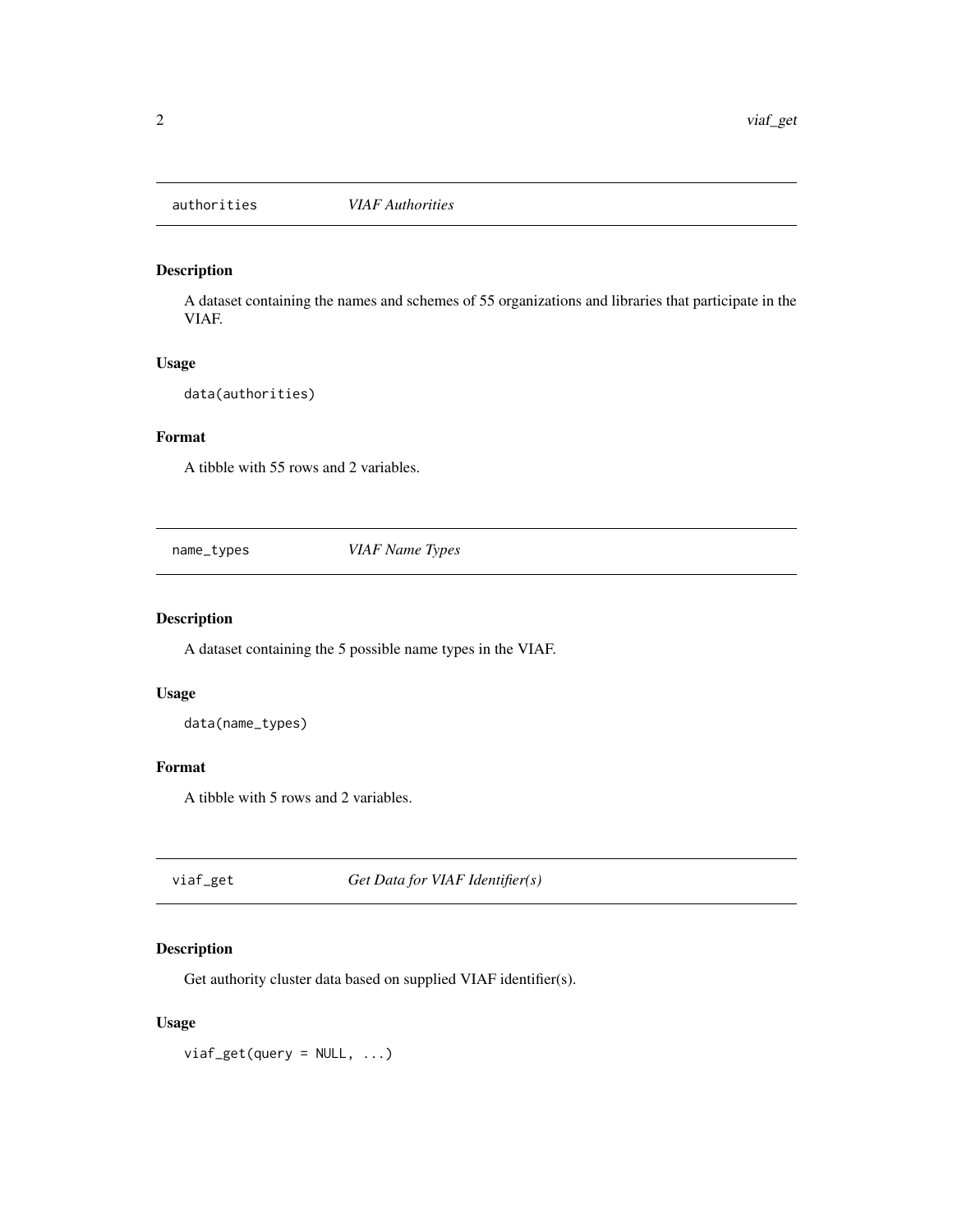#### <span id="page-2-0"></span>viaf\_search 3

#### Arguments

| query                   | The VIAF identifier(s) to get data for. |
|-------------------------|-----------------------------------------|
| $\cdot$ $\cdot$ $\cdot$ | Optional VIAF API query parameters.     |

#### Value

A tibble with data items.

#### Note

An internet connection is required. The MARC 21 field definitions are used.

#### Examples

viaf\_get(c("64013650", "102333412"))

viaf\_search *Search VIAF records*

#### Description

Search VIAF records where the authority includes the given terms.

#### Usage

 $via f\_search(query = NULL, ...)$ 

#### Arguments

| query | The search query (or queries) to get data for. |
|-------|------------------------------------------------|
| .     | Optional VIAF API query parameters.            |

#### Value

A named list of tibbles with data items.

#### Note

An internet connection is required. The MARC 21 field definitions are used.

#### Examples

viaf\_search(c("Rembrandt", "Jane Austen"))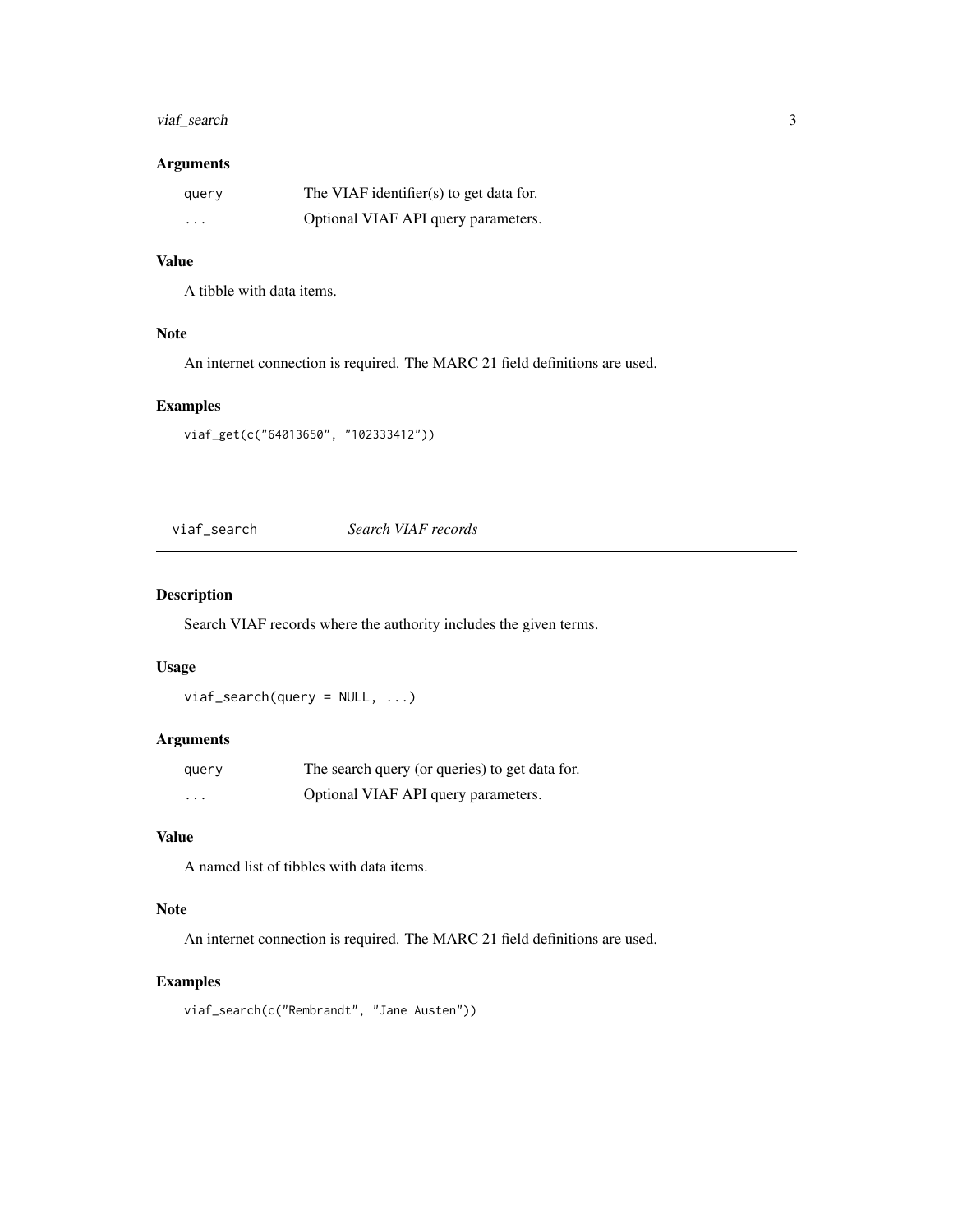<span id="page-3-0"></span>

#### Description

Suggest VIAF records based on given terms passed in a query.

#### Usage

```
viaf_suggest(query = NULL, ...)
```
#### Arguments

| query | The search query (or queries) to get data for. |
|-------|------------------------------------------------|
| .     | Optional VIAF API query parameters.            |

#### Value

A named list of tibbles with data items.

#### Note

An internet connection is required.

#### Examples

```
viaf_suggest(c("rembrandt", "austen"))
```